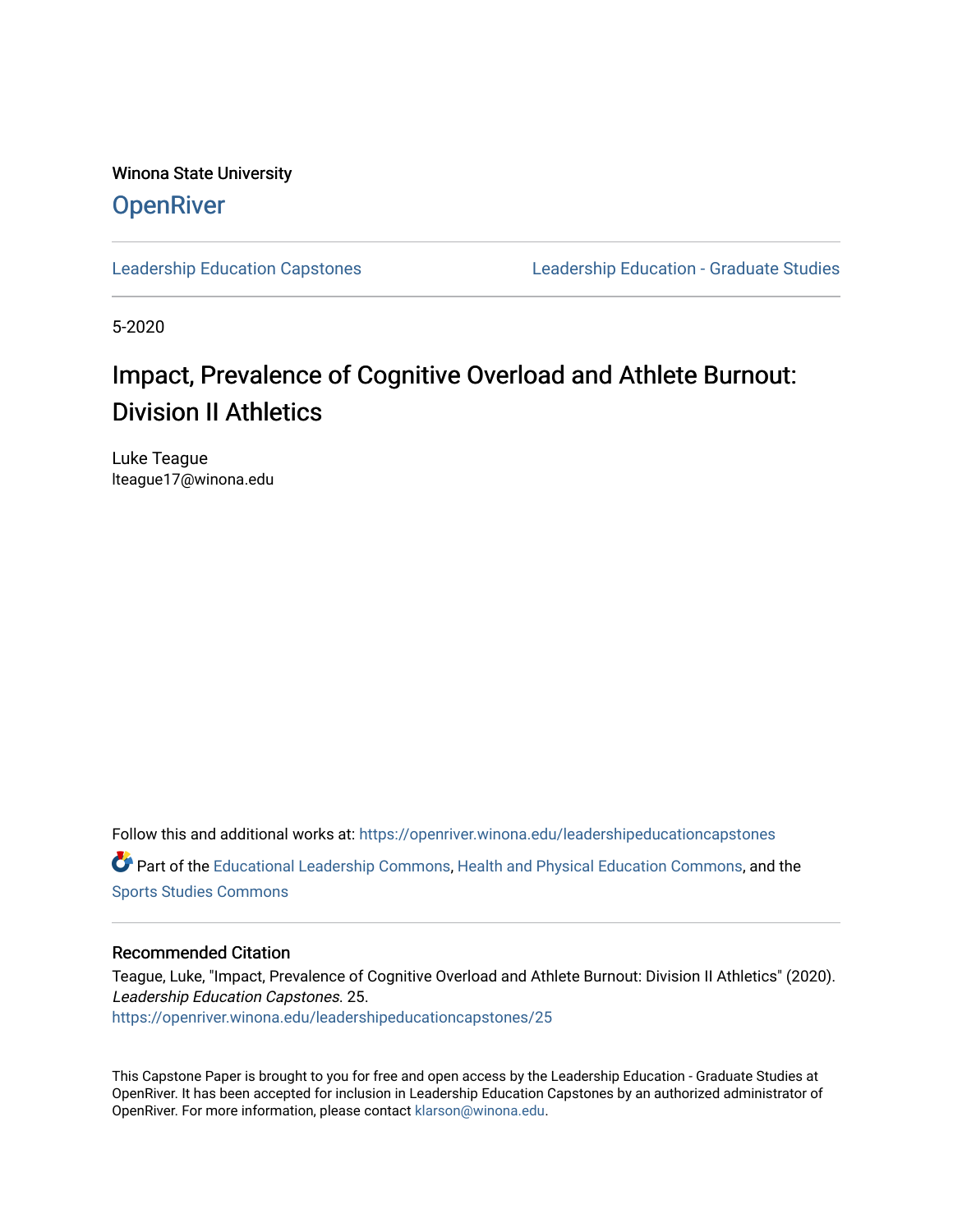

# Comprehensive Exam Presentation

Prevalence, Impact of Cognitive Overload and Athlete Burnout: Division II Athletics

Luke Teague Master's Program Leadership Education May 6, 2020

1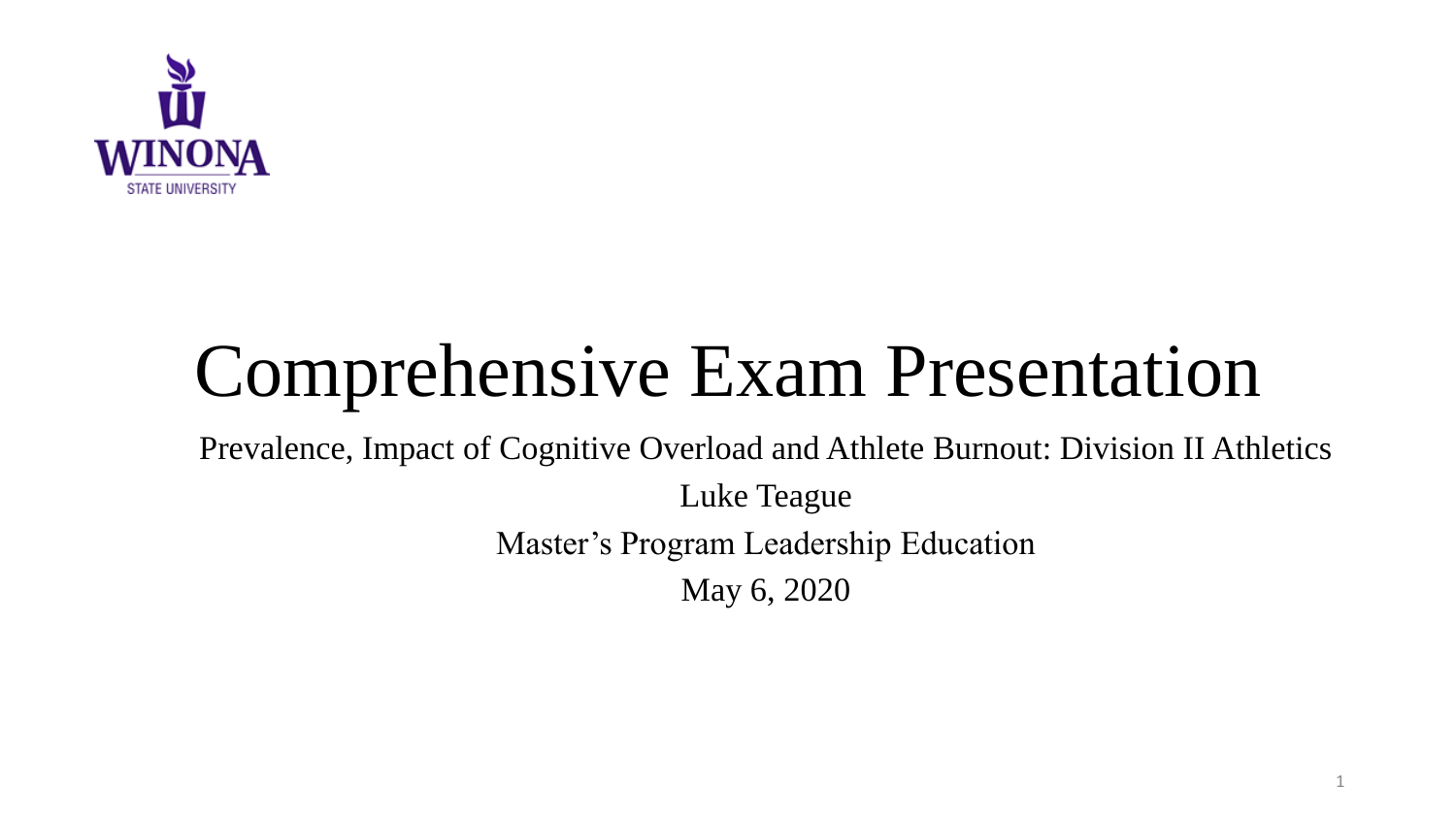

- Burnout is a syndrome involving the dimensions of emotional exhaustion, depersonalization, and reduced personal accomplishment among individuals who work (Maslach, 2008).
- As a syndrome, burnout consists of a constellation of symptoms which occur together functionally and are relevant to a variety of contexts including competitive sport (Raedeke & Smith, 2009).
- Cognitive overload, can be closely related to athlete burnout from a psychological, emotional, and physical standpoint (Cresswell & Eklund, 2007).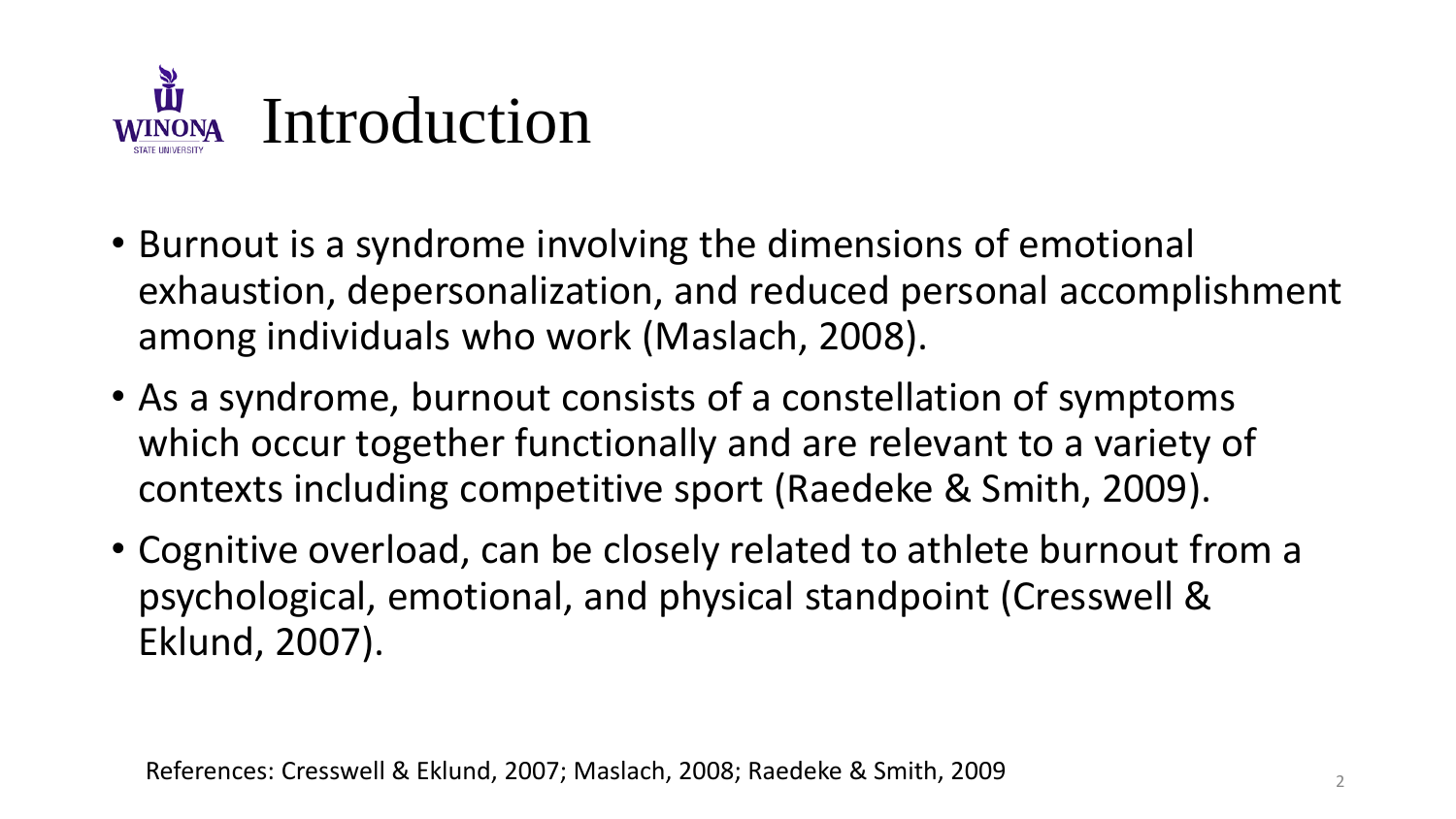

The purpose of this study is to explore how collegiate coaches and student athletes contribute to cognitive overload and athlete burnout.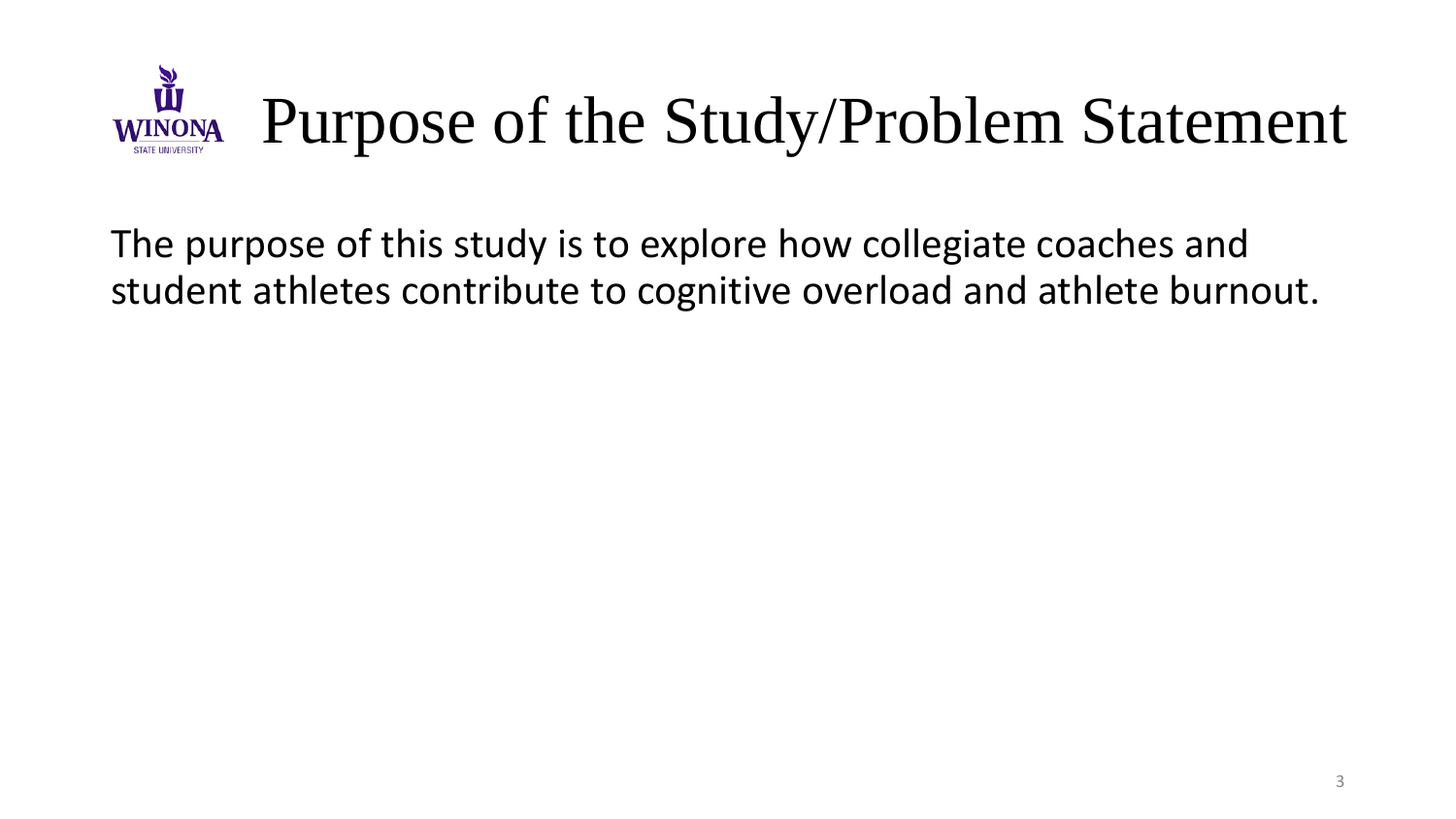

#### Research Questions

The following questions guided this study:

**RQ1: How have Division II athletes experienced student athlete burnout?**

**RQ2: How have Division II athletes experienced student cognitive overload?**

**RQ3: What mental and physical tools have Division II athletic coaches utilized to connect better with student athletes exhibiting athletic burnout and/or cognitive overload?**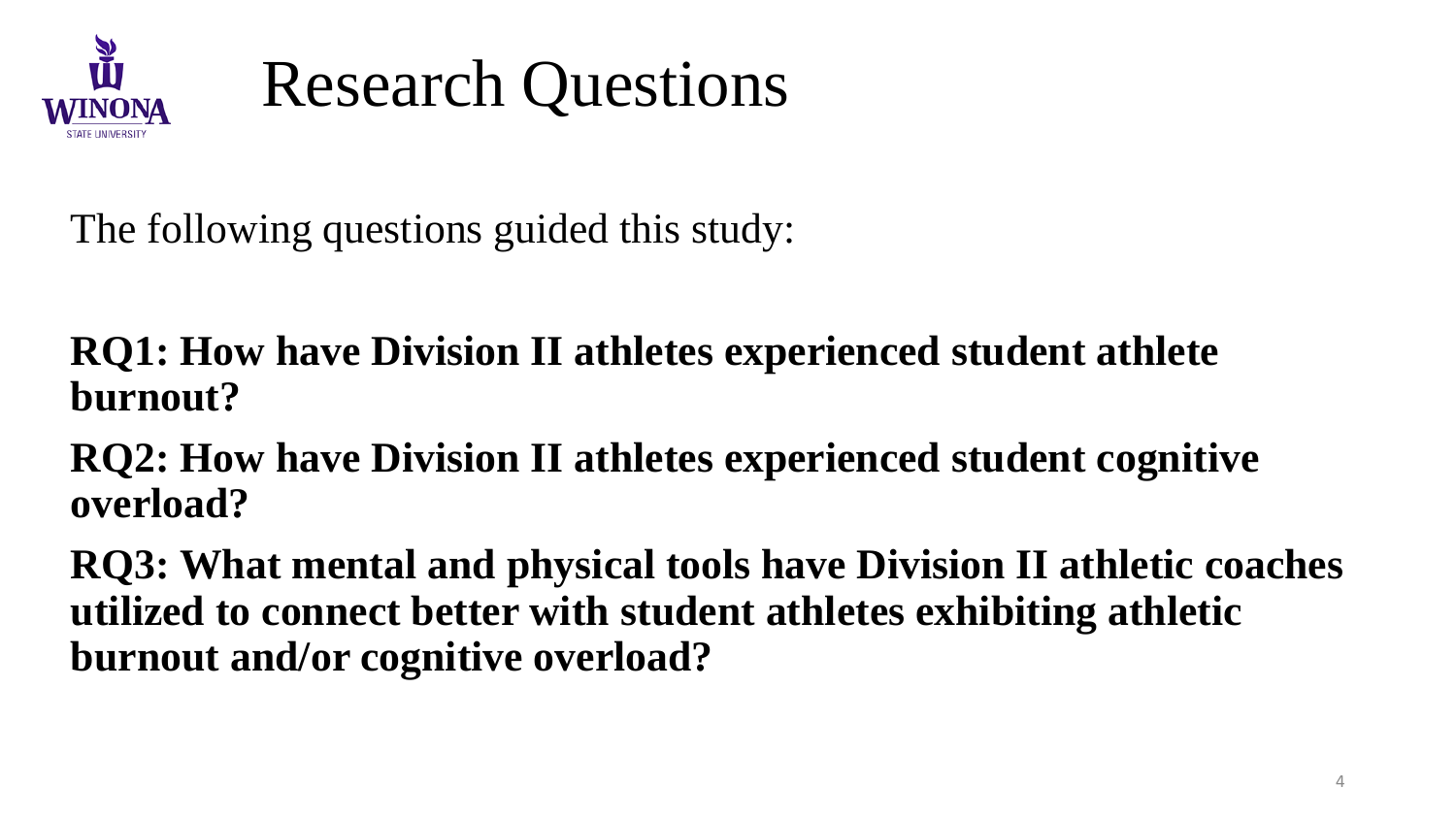

- This study will dive into various avenues by which coaches utilize to prevent cognitive overload and athlete burnout using a phenomenological qualitative research design.
- The researcher has extensive experience with the relationship between players and/or coaches with sports. Therefore, the heuristic inquiry will be used throughout this research study.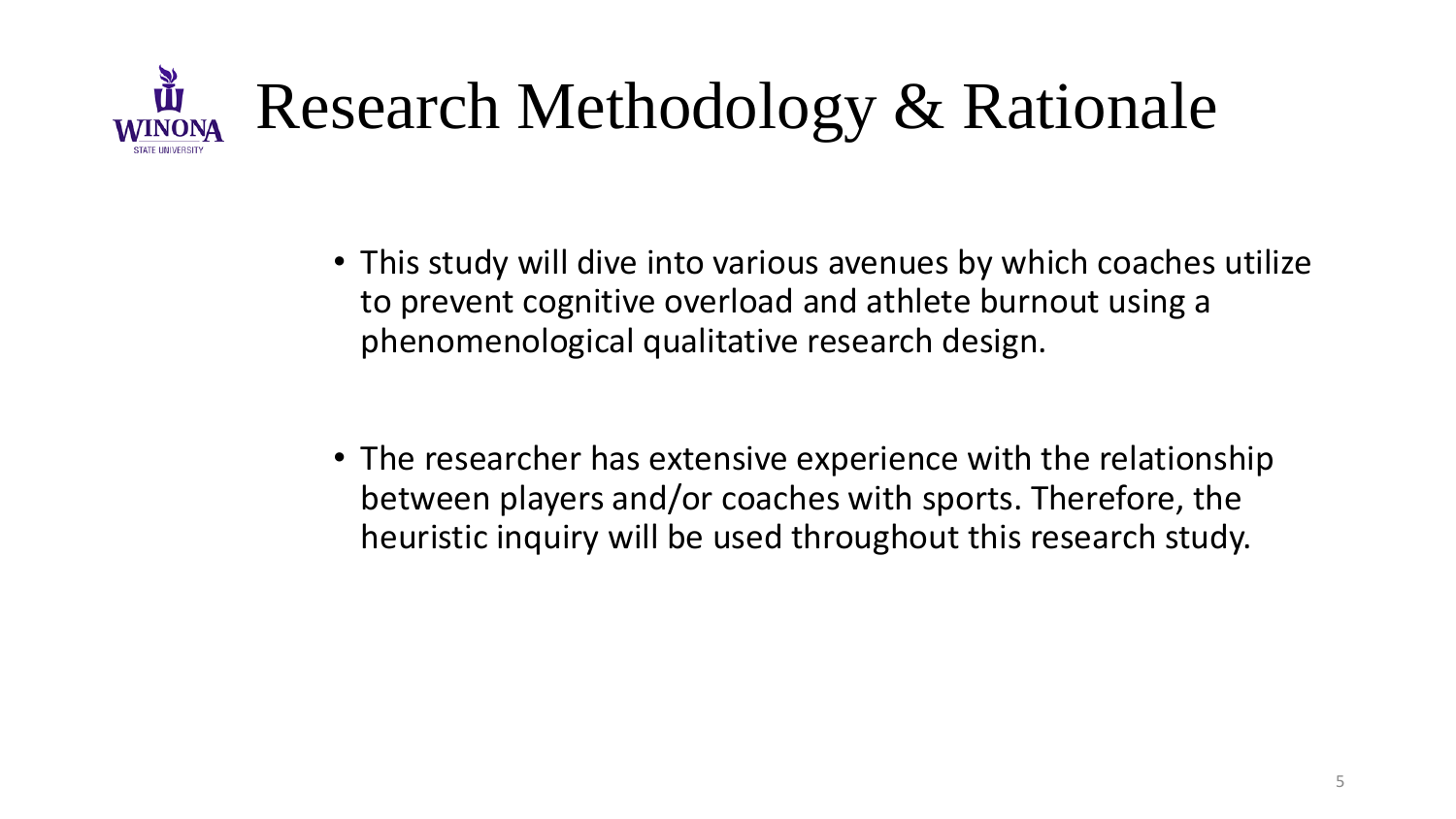

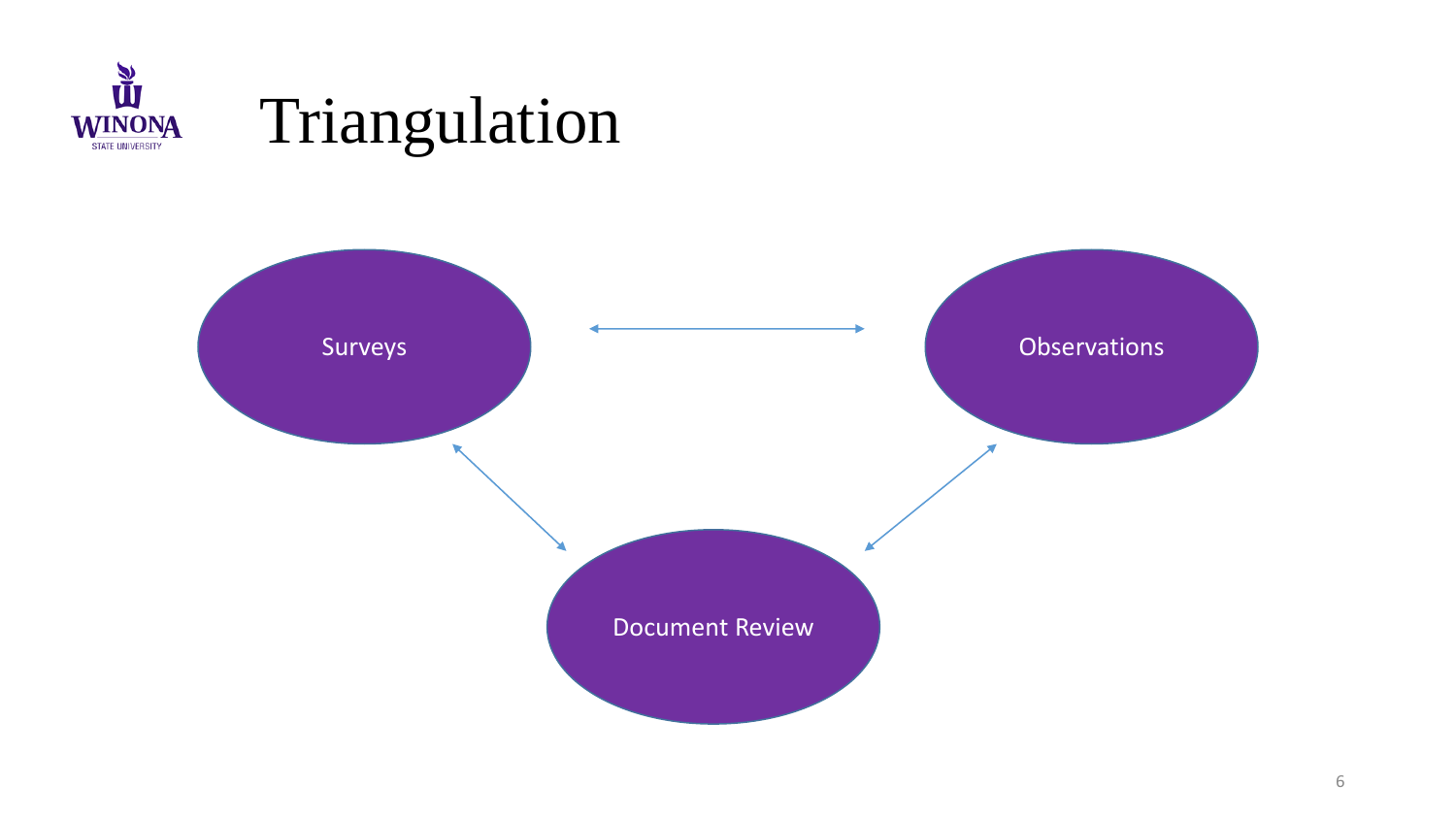

## Participant Profiles

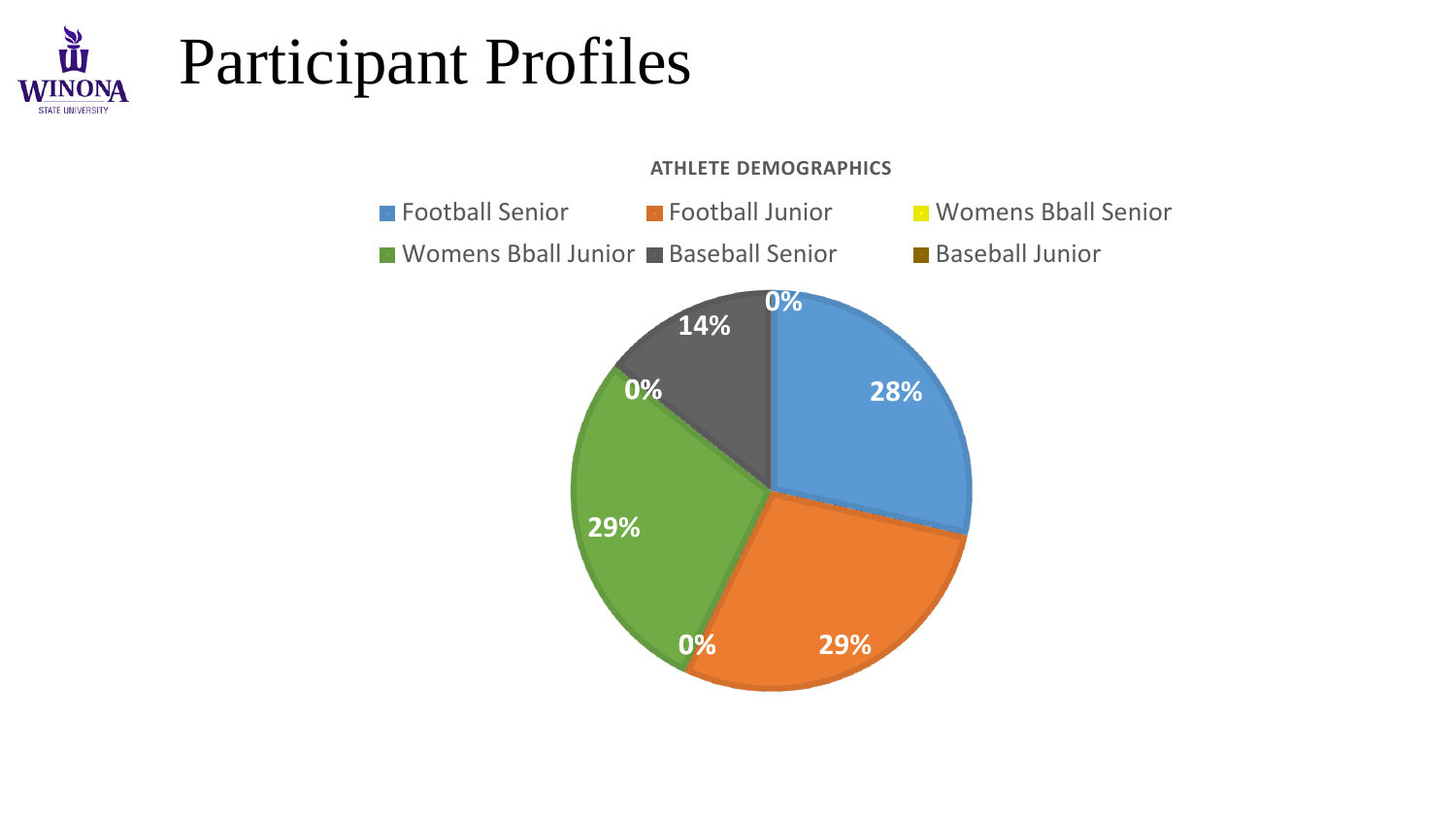

#### Research Question 1 Findings

**RQ1: How have Division II athletes experienced student athlete burnout?**

**Theme: Excessive Demands of Athletes** 

**Data Collection Method:** Surveys

**Data Analysis Method: Qualitative** 

Maslach (1982) defined burnout as a syndrome involving the dimensions of emotional exhaustion, depersonalization, and reduced personal accomplishment among individuals who work.

As a syndrome, burnout consists of a constellation of symptoms which occur together functionally (Shirom, 2005) and are relevant to a variety of contexts including competitive sport (Raedeke & Smith, 2001).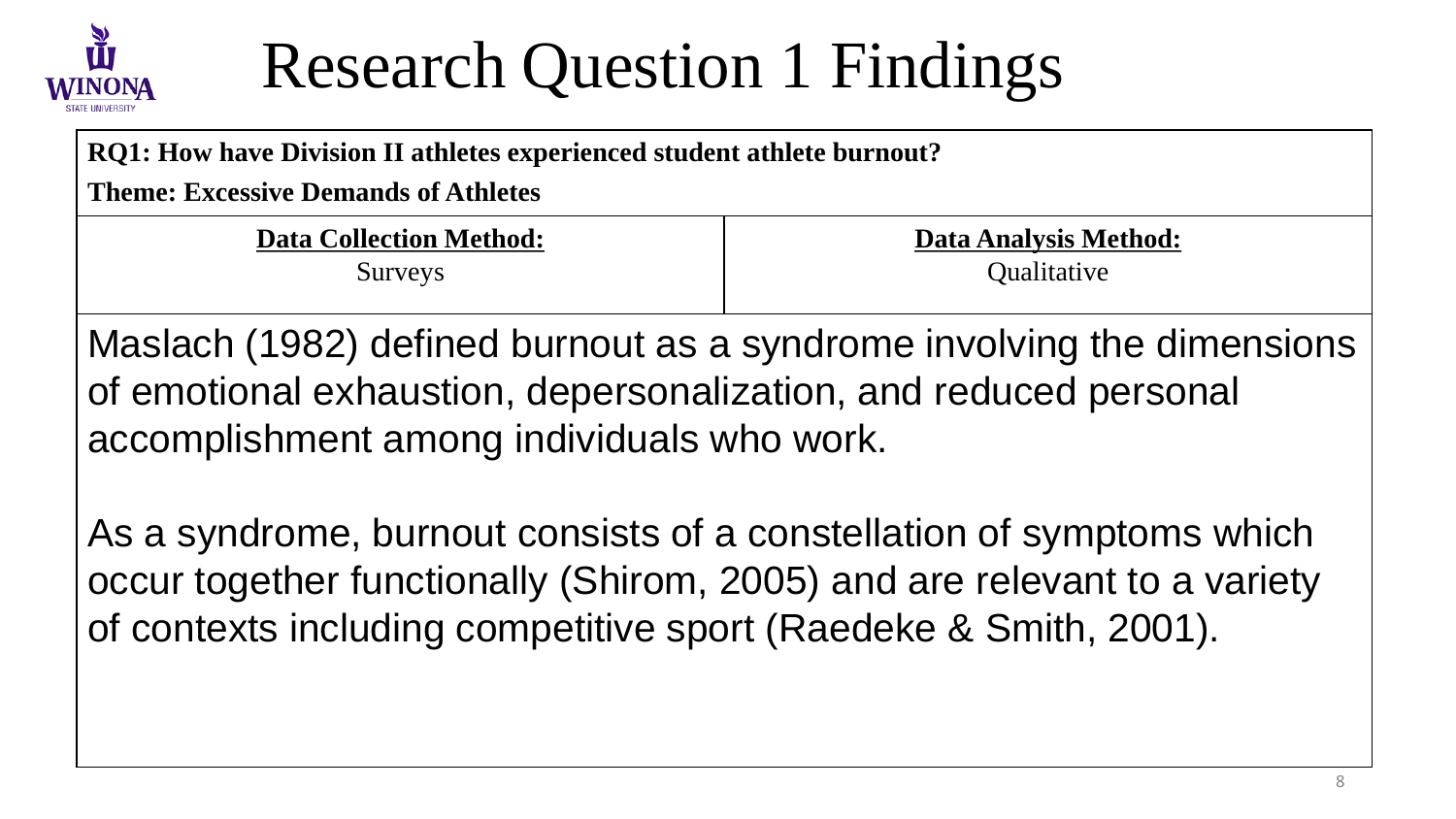

#### Research Question 2 Findings

| RQ2: How have Division II athletes experienced student cognitive overload<br><b>Theme: Surplus Demands of Athletes</b>                           |  |
|--------------------------------------------------------------------------------------------------------------------------------------------------|--|
|                                                                                                                                                  |  |
| According to Sullivan, Blacker, and Murphy (2019), "Recent research in the<br>United States and Canada suggested that mental health (anxiety and |  |

United States and Canada suggested that mental health (anxiety and depression) differs between student-athletes and student non-athletes" According to Reimer, Park, and Hinsz (2006) in "International Journal of Sport and Exercise Psychology," the ability to select stimuli and understand others' actions is crucial in many aspects of our lives.

These abilities underlay the perceptual – cognitive skills that encompass a series of cognitive functions, such as attention, visual discrimination, anticipation, problem solving and decision making (Mann et al., 2007; Marteniuk, 1976).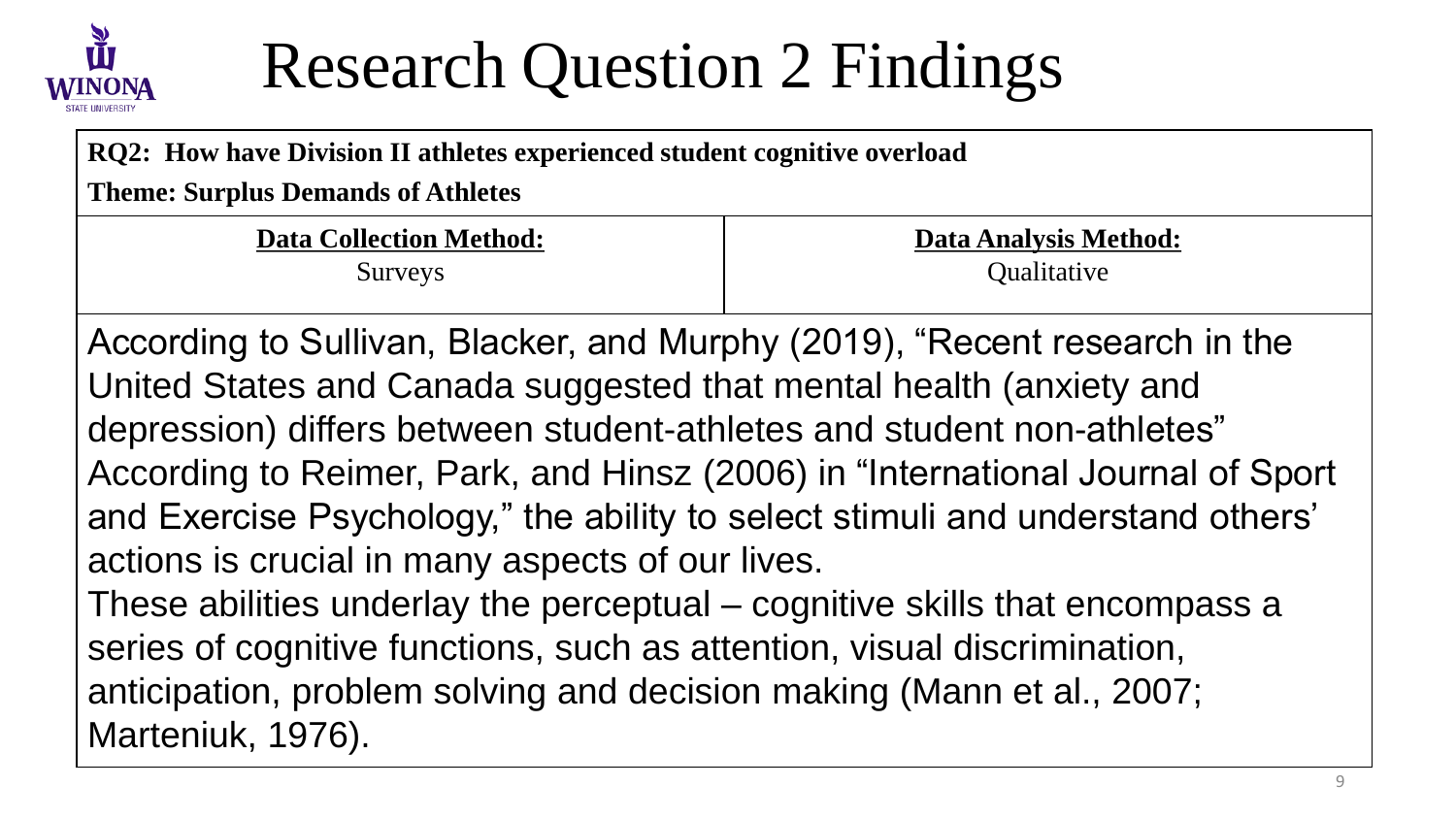

#### Research Question 3 Findings

**RQ3: What mental and physical tools have Division II athletic coaches utilized to connect better with student athletes exhibiting athletic burnout and/or cognitive overload?**

**Theme: Coaching Style**

**Data Collection Method:**

Surveys

**Data Analysis Method: Qualitative** 

The types of behaviors and/or leadership styles exhibited by coaches can either facilitate or undermine the psychological growth and development of their athletes (Horn et al., 2011). Three coaching styles based on leadership studies have found Democratic, Holistic and Autocratic as fundamental coaching styles (Lewin, 1935).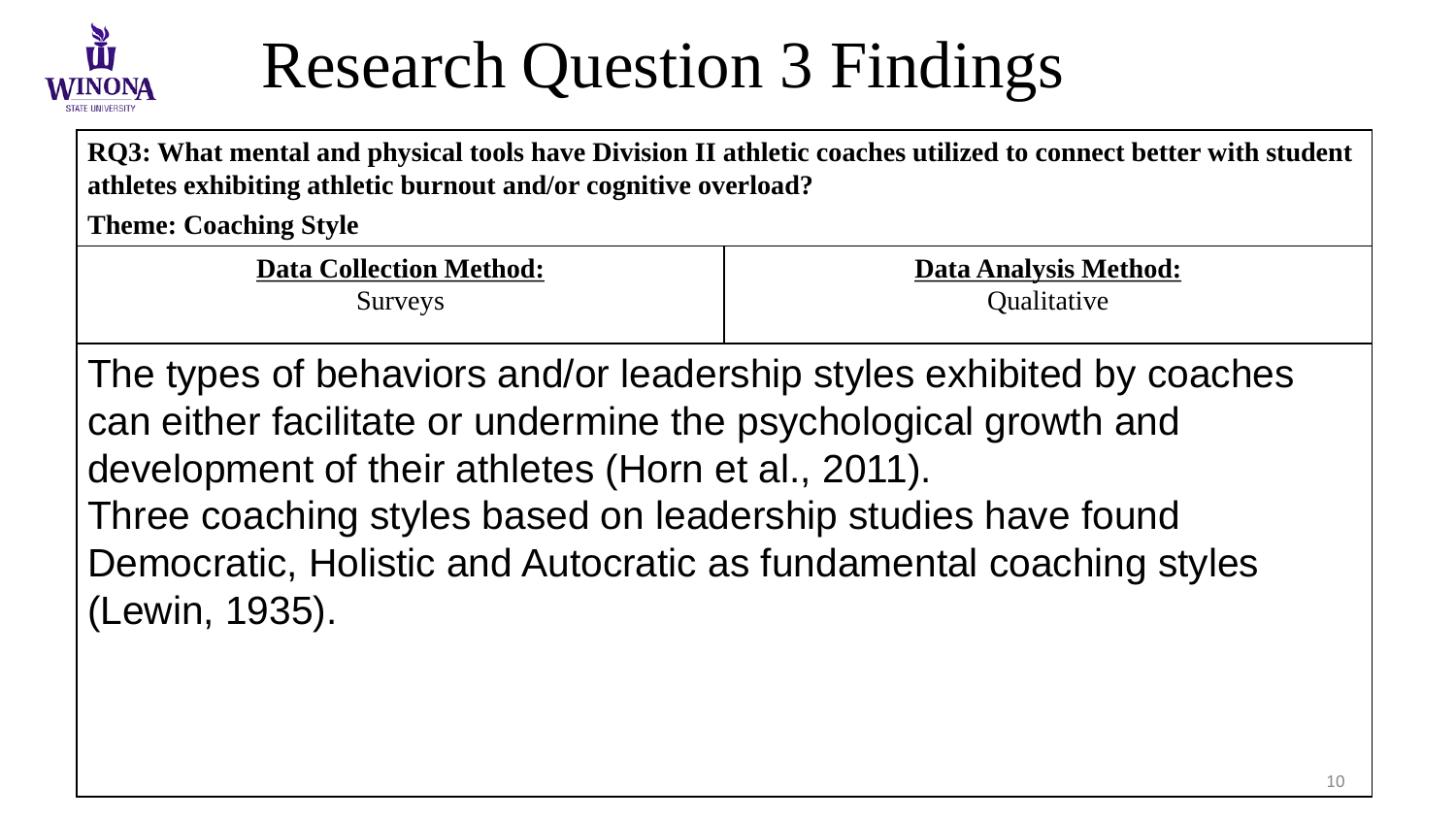

## Conclusions Linked to Research

| <b>Conclusions</b>                                                                                                                                                                         | <b>Research</b>                                                                                                                                                |
|--------------------------------------------------------------------------------------------------------------------------------------------------------------------------------------------|----------------------------------------------------------------------------------------------------------------------------------------------------------------|
| Coaches and athletes alike need to do a better                                                                                                                                             | Smith (1986) conceptualized burnout to occur as a potential (but                                                                                               |
| job of communicating various                                                                                                                                                               | not the sole) outcome for an athlete who is unable to effectively                                                                                              |
| requirements (specific to sport and                                                                                                                                                        | cope with the chronic psychosocial stress involved in sport training                                                                                           |
| educational)                                                                                                                                                                               | and competition.                                                                                                                                               |
| Coaches at Winona State University                                                                                                                                                         | Coaching styles and practices have been a point of emphasis in                                                                                                 |
| demonstrate coaching styles and practices                                                                                                                                                  | sport to ensure athletes are improving on a daily basis (Deci &                                                                                                |
| that athletes enjoy and respond positively to.                                                                                                                                             | Ryan, 1985).                                                                                                                                                   |
| Coaches who understand their athletes on a<br>deeper level rather than what position they<br>play have a greater opportunity to retain<br>players and ensure they are mentally<br>healthy. | A large body of evidence has also accrued suggesting that<br>personality factors are associated with athlete burnout (Gustafsson,<br>DeFreese, Madigan, 2017). |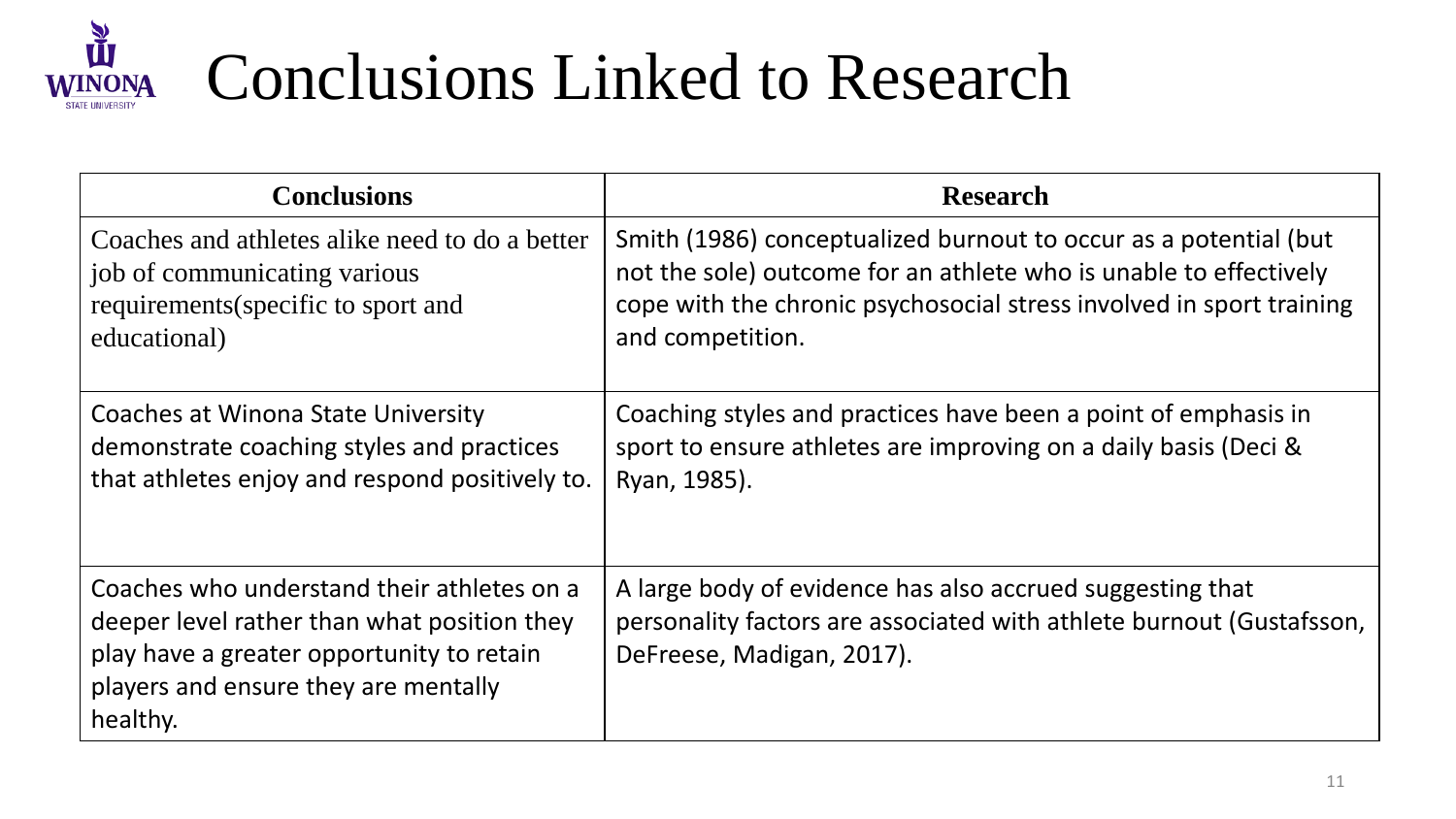

#### Recommendations

It is recommended that research be conduced:

Continued development of valid and reliable diagnostic measures of burnout is needed (Gustafsson, DeFreese, Madigan, 2017).

Future research should work to accommodate to all factors of a student athlete's life over various time periods. Personality, personal life, preferred coaching style, mental training, physically training should most notably all be taken into consideration.

Athletes and coaches need to break down barriers and expose their vulnerability to confirm trust is mutual and if issues do arise, they can be handled efficiently and effectively.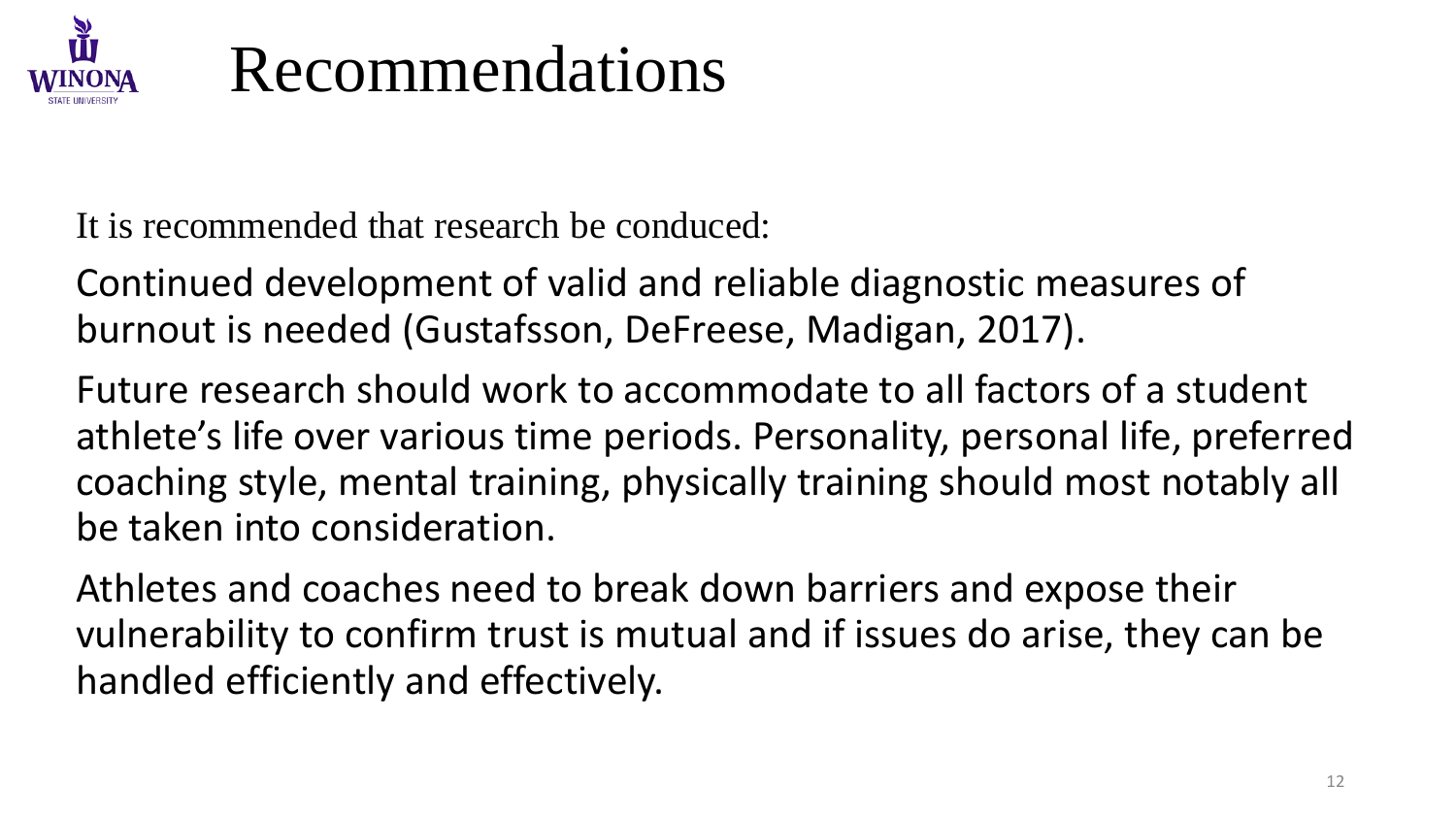

## Leadership Implications

| <b>Core Course</b>       | <b>Leadership Implications</b>                                                                                                                                                                                                          |
|--------------------------|-----------------------------------------------------------------------------------------------------------------------------------------------------------------------------------------------------------------------------------------|
| <b>Systems Thinking</b>  | Systems Thinking became a real life "workshop" as students were given a<br>stakeholder and examined their stakeholders' view during this pandemic. I<br>thoroughly enjoyed this adjustment.                                             |
| <b>Change Leadership</b> | Change Leadership allowed for students to interact in small groups and<br>discuss various avenues to take when dealing with change in leadership.<br>This turned out to be very beneficial to learn from another peer's<br>perspective. |
| Communications           | Communications developed into a class where all felt comfortable sharing<br>their thoughts and ideas which ultimately led to a very beneficial class<br>communicating through issues and obstacles.                                     |